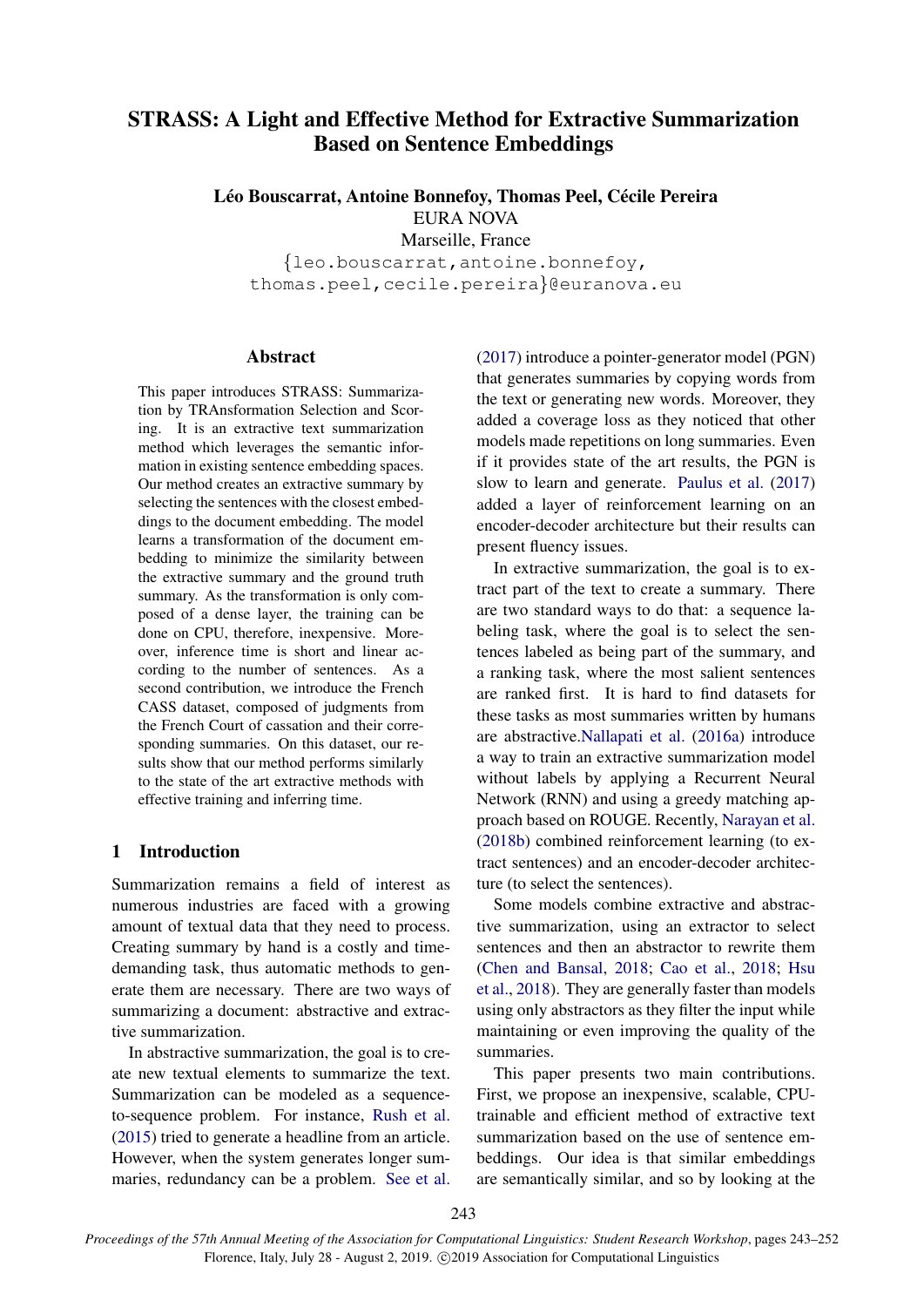<span id="page-1-2"></span>

Figure 1: Training of the model. The blocks present steps of the analysis. All the elements above the blocks are inputs (document embedding, sentences embeddings, threshold, real summary embedding, trade-off).

proximity of the embeddings it is possible to rank the sentences. Secondly, we introduce the French CASS dataset (section [4.1\)](#page-3-0), composed of 129,445 judgments with their corresponding summaries.

# 2 Related Work

In our model, STRASS, it is possible to use an embedding function  $1$  trained with state of the art methods.

Word2vec is a classical method used to transform a word into a vector [\(Mikolov et al.,](#page-6-5) [2013a\)](#page-6-5). Methods like word2vec keep information about semantics [\(Mikolov et al.,](#page-6-6) [2013b\)](#page-6-6). Sent2vec [\(Pagliardini et al.,](#page-6-7) [2017\)](#page-6-7) create embedding of sentences. It has state-of-the-art results on datasets for unsupervised sentence similarity evaluation.

EmbedRank [\(Bennani-Smires et al.,](#page-5-3) [2018\)](#page-5-3) applies sent2vec to extract keyphrases from a document in an unsupervised fashion. It hypothesizes that keyphrases that have an embedding close to the embedding of the entire document should represent this document well.

We adapt this idea to select sentences for summaries (section [4.2\)](#page-3-1). We suppose that sentences close to the document share some meaning with the document and are sentences that summarize well the text. We go further by proposing a supervised method where we learn a transformation of the document embedding to an embedding of the same dimension, but closer to sentences that summarize the text.

# 3 Model

The aim is to construct an extractive summary. Our approach, STRASS, uses embeddings to select a subset of sentences from a document.

We apply sent2vec to the document, to the sentences of the document, and to the summary. We suppose that, if we have a document with an em-bedding<sup>[2](#page-1-1)</sup> d and a set S with all the embeddings of the sentences of the document, and a reference summary with an embedding ref\_sum, there is a subset of sentences  $E_S \subset S$  forming the reference summary. Our target is to find an affine function  $f(\cdot): \mathbb{R}^n \longrightarrow \mathbb{R}^n$ , such that:

$$
\begin{cases} \nsim(\mathbf{s}, f(\mathbf{d})) \ge t & \text{if } \mathbf{s} \in E_S \\ \nsim(\mathbf{s}, f(\mathbf{d})) < t, & \text{otherwise} \end{cases}
$$

Where  $t$  is a threshold, and  $sim$  is a similarity function between two embeddings.

The training of the model is based on four main steps (shown in Figure [1\)](#page-1-2):

- (1) Transform the document embedding by applying an affine function learned by a neural network (section [3.1\)](#page-2-0);
- (2) Extract a subset of sentences to form a summary (section [3.2\)](#page-2-1);
- (3) Approximate the embedding of the extractive summary formed by the selected sentences (section [3.3\)](#page-2-2);

<span id="page-1-0"></span><sup>&</sup>lt;sup>1</sup>In this paper, 'embedding function', 'embedding space' and 'embedding' will refer to the function that takes a textual element as input and outputs a vector, the vector space, and the vectors.

<span id="page-1-1"></span><sup>2</sup> Scalars are lowercased, vectors/embeddings are lowercased and in bold, sets are uppercased and matrices are uppercased and in bold.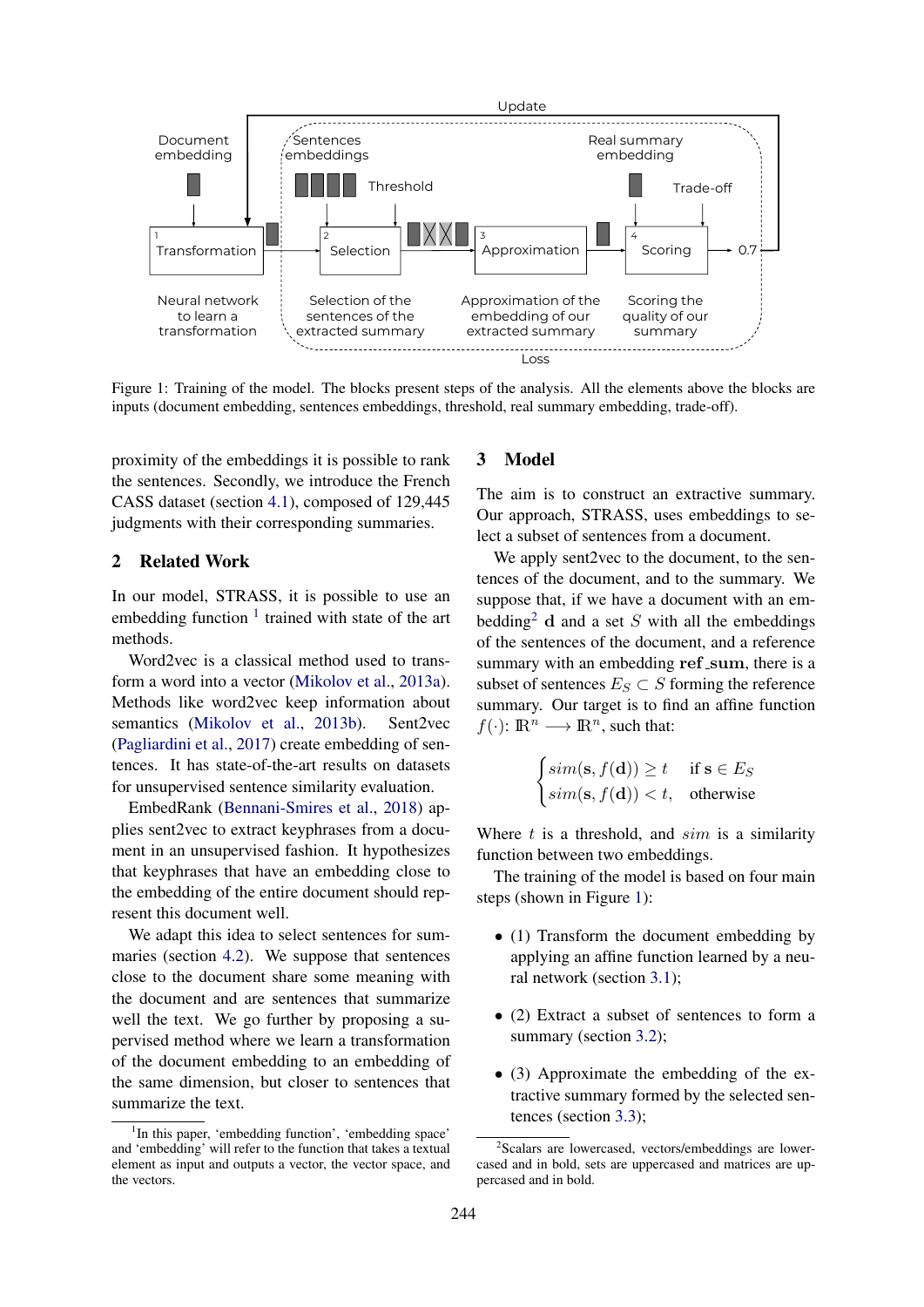• (4) Score the embedding of the resulting summary approximation with respect to the embedding of the real summary (section [3.4\)](#page-2-3).

To generate the summary, only the first two steps are used. The selected sentences are the output. Approximation and scoring are only necessary during the training phase when computing loss function.

## <span id="page-2-0"></span>3.1 Transformation

To learn an affine function in the embedding space, the model uses a simple neural network. A single fully-connected feed-forward layer.  $f(\cdot)$ :  $\mathbb{R}^n \longrightarrow$  $\mathbb{R}^n$ :

$$
f(\mathbf{d}) = \mathbf{W} \times \mathbf{d} + \mathbf{b}
$$

with W the weight matrix of the hidden layer and b the bias vector. Optimization is only conducted on these two elements.

# <span id="page-2-1"></span>3.2 Sentence Extraction

Inspired by EmbedRank [\(Bennani-Smires et al.,](#page-5-3) [2018\)](#page-5-3) our proposed approach is based on embeddings similarities. Instead of selecting the top  $n$ elements, our approach uses a threshold. All the sentences with a score above this threshold are selected. As in [Pagliardini et al.](#page-6-7) [\(2017\)](#page-6-7), our similarity score is the cosine similarity. Selection of sentences is the first element:

$$
sel(s, \mathbf{d}, S, t) =
$$
  
sigmoid(ncos<sup>+</sup>(**s**, f(**d**), S) – t)

with sigmoid the sigmoid function and  $n\cos^+$  a normalized cosine similarity explained in section [3.5.](#page-2-4) A sigmoid function is used instead of a hard threshold as all the functions need to be differentiable to make the back-propagation. Sel outputs a number between 0 and 1. 1 indicates that a sentence should be selected and 0 that it should not. With this function, we select a subset of sentences from the text that forms our generated summary.

### <span id="page-2-2"></span>3.3 Approximation

As we want to compare the embedding of our generated extractive summary and the embedding of the reference summary, the model approximates the embedding of the proposed summary. As the system uses sent2vec, the approximation is the average of the sentences weighted by the number of words in each sentence. We have to apply this approximation to the sentences extracted with sel,

which compose our generated summary. The approximation is:

$$
app(\mathbf{d}, S, t) = \sum_{\mathbf{s} \in S} \mathbf{s} \times nb_w(\mathbf{s}) \times sel(\mathbf{s}, \mathbf{d}, S, t)
$$

where,  $nb_w(s)$  is the number of words in the sentence corresponding to the embedding s.

## <span id="page-2-3"></span>3.4 Scoring

The quality of our generated summary is scored by comparing its embedding with the reference summary embedding. Here, the compression ratio is added to the score in order to force the model to output shorter summaries. The compression ratio is the number of words in the summary divided by the number of words in the document.

$$
loss = \lambda \times \frac{nb_w(\text{gen.sum})}{nb_w(\text{d})} +
$$

$$
(1 - \lambda) \times \cos\text{sim}(\text{gen-sum}, \text{ref-sum})
$$

with  $\lambda$  a trade-off between the similarity and the compression ratio,  $cos\_sim(\mathbf{x}, \mathbf{y}), \mathbf{x}, \mathbf{y} \in \mathbb{R}^n$  the cosine similarity and gen\_sum =  $app(\mathbf{d}, S, t)$ . The user should note that  $\lambda$  is also useful to change the trade-off between the proximity of the summaries and the length of the generated one. A higher  $\lambda$  results in a shorter summary.

#### <span id="page-2-4"></span>3.5 Normalization

To use a single selection threshold on all our documents, a normalization is applied on the similarities to have the same distribution for the similarities on all the documents. First, we transform the cosine similarity from  $(\mathbb{R}^n, \mathbb{R}^n) \longrightarrow [-1, 1]$  to  $(\mathbb{R}^n, \mathbb{R}^n) \longrightarrow [0, 1]$ :

$$
cos^{+}(\mathbf{x}, \mathbf{y}) = \frac{cos\sin(\mathbf{x}, \mathbf{y}) + 1}{2}
$$

Then as in [Mori and Sasaki](#page-6-8) [\(2002\)](#page-6-8) the function is reduced and centered in 0.5:

$$
r\cos^{+}(\mathbf{x}, \mathbf{y}, X) =
$$
  
\n
$$
\cos^{+}(\mathbf{x}, \mathbf{y}) - \mu \left(\cos^{+}(\mathbf{x}_{k}, \mathbf{y})\right)
$$
  
\n
$$
0.5 + \frac{\sigma}{\sigma_{\mathbf{x}_{k} \in X}(\cos^{+}(\mathbf{x}_{k}, \mathbf{y}))}
$$

where  $y$  is an embedding,  $X$  is a set of embeddings,  $x \in X$ ,  $\mu$  and  $\sigma$  are the mean and standard deviation.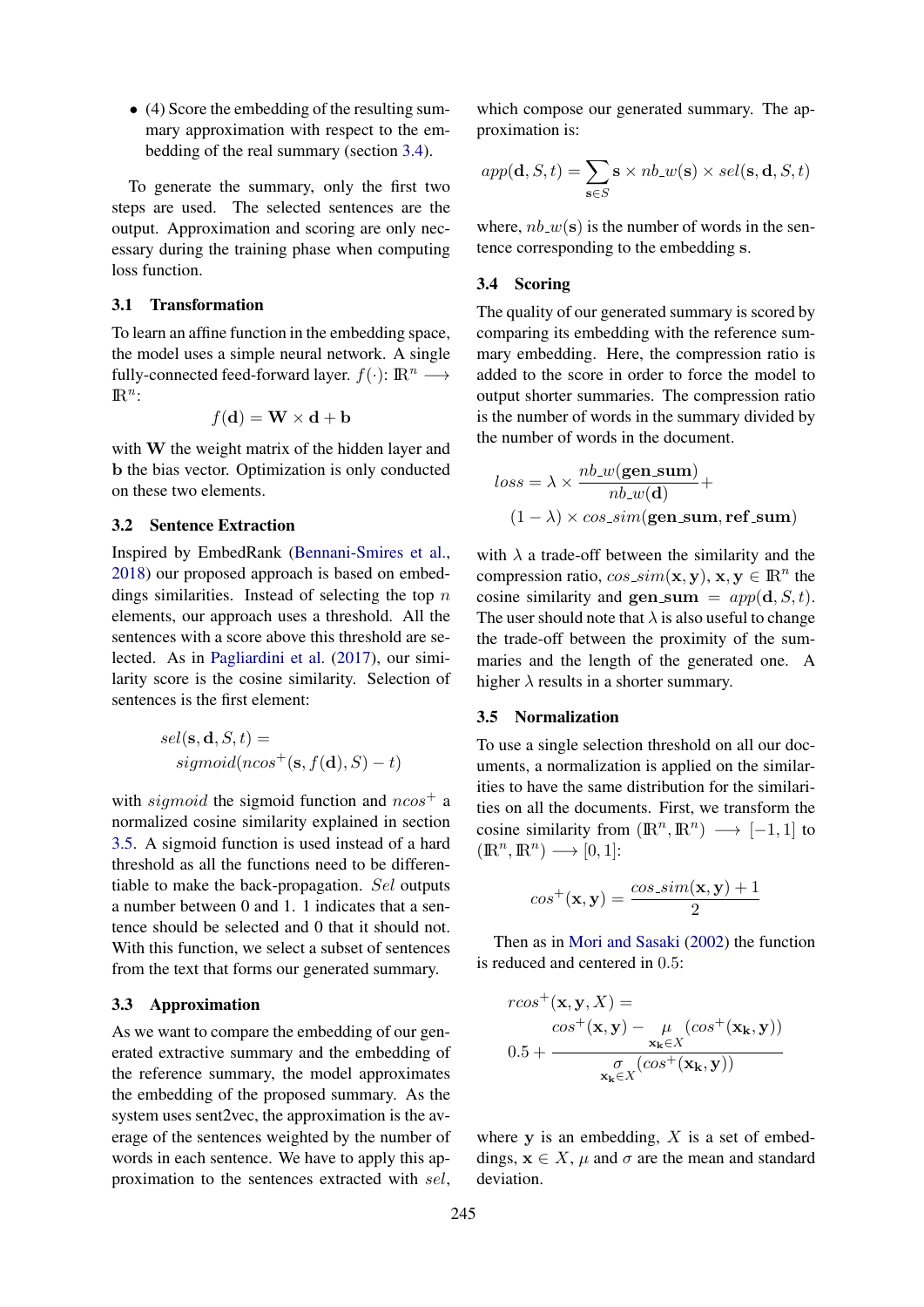A threshold is applied to select the closest sentences on this normalized cosine similarity. In order to always select at least one sentence, we restricted our similarity measure in  $(-\infty, 1]$ , where, for each document, the closest sentence has a similarity of 1:

$$
ncos^{+}(\mathbf{x}, \mathbf{y}, X) = \frac{rcos^{+}(\mathbf{x}, \mathbf{y}, X)}{\max_{\mathbf{x}_{\mathbf{k}} \in X} (rcos^{+}(\mathbf{x}_{\mathbf{k}}, \mathbf{y}, X))}
$$

# 4 Experiments

## <span id="page-3-0"></span>4.1 Datasets

To evaluate our approach, two datasets were used with different intrinsic document and summary structures which are presented in this section. More detailed information is available in the appendices (table [3,](#page-7-0) figure [3](#page-8-0) and figure [4\)](#page-9-0).

We introduce a new dataset for text summa-rization, the CASS dataset<sup>[3](#page-3-2)</sup>. This dataset is composed of 129,445 judgments given by the French Court of cassation between 1842 and 2016 and their summaries (one summary by original document). Those summaries are written by lawyers and explain in a short way the main points of the judgments. As multiple lawyers have written summaries, there are different types of summary ranging from purely extractive to purely abstractive. This dataset is maintained up-to-date by the French Government and new data are regularly added. Our version of the dataset is composed of 129,445 judgements.

The CNN/DailyMail dataset [\(Hermann et al.,](#page-5-4) [2015;](#page-5-4) [Nallapati et al.,](#page-6-9) [2016b\)](#page-6-9) is composed of 312,084 couples containing a news article and its highlights. The highlights show the key points of an article. We use the split created by [Nallapati](#page-6-9) [et al.](#page-6-9) [\(2016b\)](#page-6-9) and refined by [See et al.](#page-6-1) [\(2017\)](#page-6-1).

## <span id="page-3-1"></span>4.2 Baseline

An unsupervised version of our approach is to use the document embedding as an approximation for the position in the embedding space used to select the sentences of the summary. It is the application of EmbedRank [\(Bennani-Smires et al.,](#page-5-3) [2018\)](#page-5-3) on the extractive summarization task. This approach is used as a baseline for our model

# 4.3 Oracles

We introduce two oracles. Even if these models do not output the best possible results for extractive summarization, they show good results.

The first model, called Oracle, is the same as the baseline, but instead of taking the document embedding, the model takes the embedding of the summary and then extracts the closest sentences.

The second model, called Oraclesent, extracts the closest sentence to each sentence of the summary. This is an adaptation of the idea that [Nallap](#page-6-3)[ati et al.](#page-6-3) [\(2016a\)](#page-6-3) and [Chen and Bansal](#page-5-0) [\(2018\)](#page-5-0) used to create their reference extractive summaries.

## 4.4 Evaluation details

ROUGE [\(Lin,](#page-5-5) [2004\)](#page-5-5) is a widely used set of metrics to evaluate summaries. The three main metrics in this set are ROUGE-1 and ROUGE-2, which compare the 1-grams and 2-grams of the generated and reference summaries, and ROUGE-L, which measures the longest sub-sequence between the two summaries. ROUGE is the standard measure for summarization, especially because more sophisticated ones like METEOR [\(Denkowski and Lavie,](#page-5-6) [2014\)](#page-5-6) require resources not available for many languages.

Our results are compared with the unsupervised system TextRank [\(Mihalcea and Tarau,](#page-5-7) [2004;](#page-5-7) [Bar](#page-5-8)[rios et al.,](#page-5-8) [2016\)](#page-5-8) and with the supervised systems Pointer-Generator Network [\(See et al.,](#page-6-1) [2017\)](#page-6-1) and  $rnn - ext$  [\(Chen and Bansal,](#page-5-0) [2018\)](#page-5-0). The Pointer-Generator Network is an abstractive model and  $rnn - ext$  is extractive.

For all datasets, a sent2vec embedding of dimension 700 was trained on the training split. To choose the hyperparameters, a grid search was computed on the validation set. Then the set of hyperparameters with the highest ROUGE-L were used on the test set. The selected hyperparameters are available in appendix [A.3.](#page-6-10)

# 5 Results

Tables [1](#page-4-0) and [2](#page-4-1) present the results for the CASS and the CNN/DailyMail datasets. As expected, the supervised model performs better than the unsupervised one. On the three datasets, the supervision has improved the score in terms of ROUGE-2 and ROUGE-L. In the same way, our oracles are always better than the learned models, proving that there is still room for improvements. Information concerning the length of the generated summaries

<span id="page-3-2"></span> $3$ The dataset is available here: [https://github.](https://github.com/euranova/CASS-dataset) [com/euranova/CASS-dataset](https://github.com/euranova/CASS-dataset)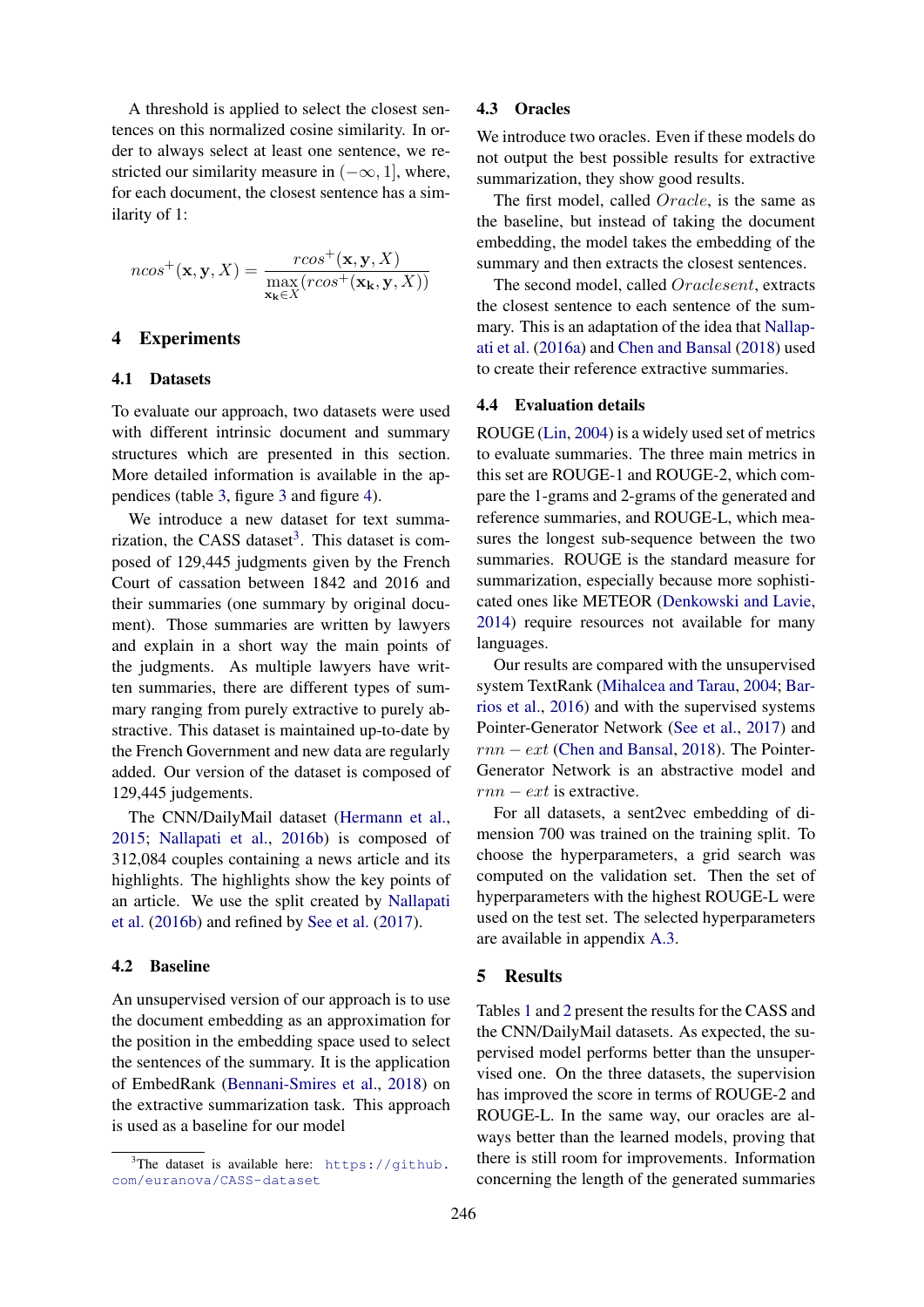<span id="page-4-0"></span>

|                 | R <sub>1</sub> F <sub>1</sub> | R2F1  | RL <sub>F1</sub> |
|-----------------|-------------------------------|-------|------------------|
| <b>Baseline</b> | 39.57                         | 22.11 | 29.71            |
| TextRank        | 39.30                         | 23.49 | 31.45            |
| <b>PGN</b>      | 53.25                         | 40.25 | 45.58            |
| rnn-ext         | 53.05                         | 38.21 | 44.62            |
| <b>STRASS</b>   | 52.68                         | 38.87 | 44.72            |
| Oracle          | 62.79                         | 50.10 | 55.03            |
| Oracle sent     | 63.90                         | 50.56 | 55.75            |

Table 1: Results of different models on the French CASS dataset using ROUGE with 95% confidence. The models of the first block are unsupervised, the models of the second block are supervised and the models of the last block are the oracles. F1 is the F-measure. R1, R2 and RL stand for ROUGE1, ROUGE2, and ROUGE-L.

<span id="page-4-1"></span>

|                          | R <sub>1</sub> F <sub>1</sub> | <b>R2F1</b> | RL <sub>F1</sub> |
|--------------------------|-------------------------------|-------------|------------------|
| <b>Baseline</b>          | 34.02                         | 12.48       | 28.27            |
| TextRank                 | 30.83                         | 13.02       | 27.39            |
| PGN*                     | 39.53                         | 17.28       | 36.38            |
| $rnn-ext*$               | 40.17                         | 18.11       | 36.41            |
| <b>STRASS</b>            | 33.99                         | 14.18       | 30.04            |
| Oracle                   | 43.55                         | 22.43       | 38.47            |
| Oracle sent              | 46.21                         | 25.81       | 42.47            |
| Lead <sub>3</sub>        | 40.00                         | 17.56       | 36.33            |
| Lead <sub>3</sub> - PGN* | 40.34                         | 17.70       | 36.57            |

Table 2: Results of different models on the CNN/DailyMail. The Lead3 - PGN is the lead 3 score as reported in [\(See et al.,](#page-6-1) [2017\)](#page-6-1). The scores with \* are taken from the corresponding publications. F1 is the F-measure. R1, R2 and RL stand for ROUGE1, ROUGE2, and ROUGE-L.

<span id="page-4-2"></span>

Figure 2: Processing time of the summarization function (y-axis) by the number of lines of the text as input (x-axis). Results computed on an i7-8550U.

and the position of the sentences taken are available in the appendices [A.4.2.](#page-8-1)

On the French CASS dataset, our method performs similarly to the  $rnn - ext$ . The PGN performs a bit better (+0.13 ROUGE-1, +0.38 ROUGE-2, + 0.81 ROUGE-L compared to the other models), which could be linked to the fact that it can select elements smaller than sentences.

On the CNN/DailyMail dataset, our supervised model performs poorly. We observe a significant difference (+2.66 ROUGE-1, +3.38 ROUGE-2, and +4.00 ROUGE-L) between the two oracles. It could be explained by the fact that the summaries are multi-topic and our models do not handle such case. Therefore, as our loss doesn't look at the diversity, STRASS may miss some topics in the generated summary.

A second limitation of our approach is that our model doesn't consider the position of the sentences in the summary, information which presents a high relevance in the CNN-Dailymail dataset.

STRASS has some advantages. First, it is trainable on CPU and thus light to train and run. Indeed, the neural network in our model is only composed of one dense layer. The most recent advances in text summarization with neural networks are all based on deep neural networks requiring GPU to be learned efficiently. Second, the method is scalable. The processing time is linear with the number of lines of the documents (Figure [2\)](#page-4-2). The model is fast at inference time as sent2vec embeddings are fast to generate. Our model generated the 13,095 summaries of the CASS dataset in less than 3 minutes on an i7-8550U CPU.

# 6 Conclusion and Perspectives

To conclude, we proposed here a simple, costeffective and scalable extractive summarization method. STRASS creates an extractive summary by selecting the sentences with the closest embeddings to the projected document embedding. The model learns a transformation of the document embedding to maximize the similarity between the extractive summary and the ground truth summary. We showed that our approach obtains similar results than other extractive methods in an effective way.

There are several perspectives to our work. First, we would like to use the sentence embeddings as an input of our model, as this should increase the accuracy. Additionally, we want to investigate the effect of using other sent2vec embedding spaces (especially more generalist ones) or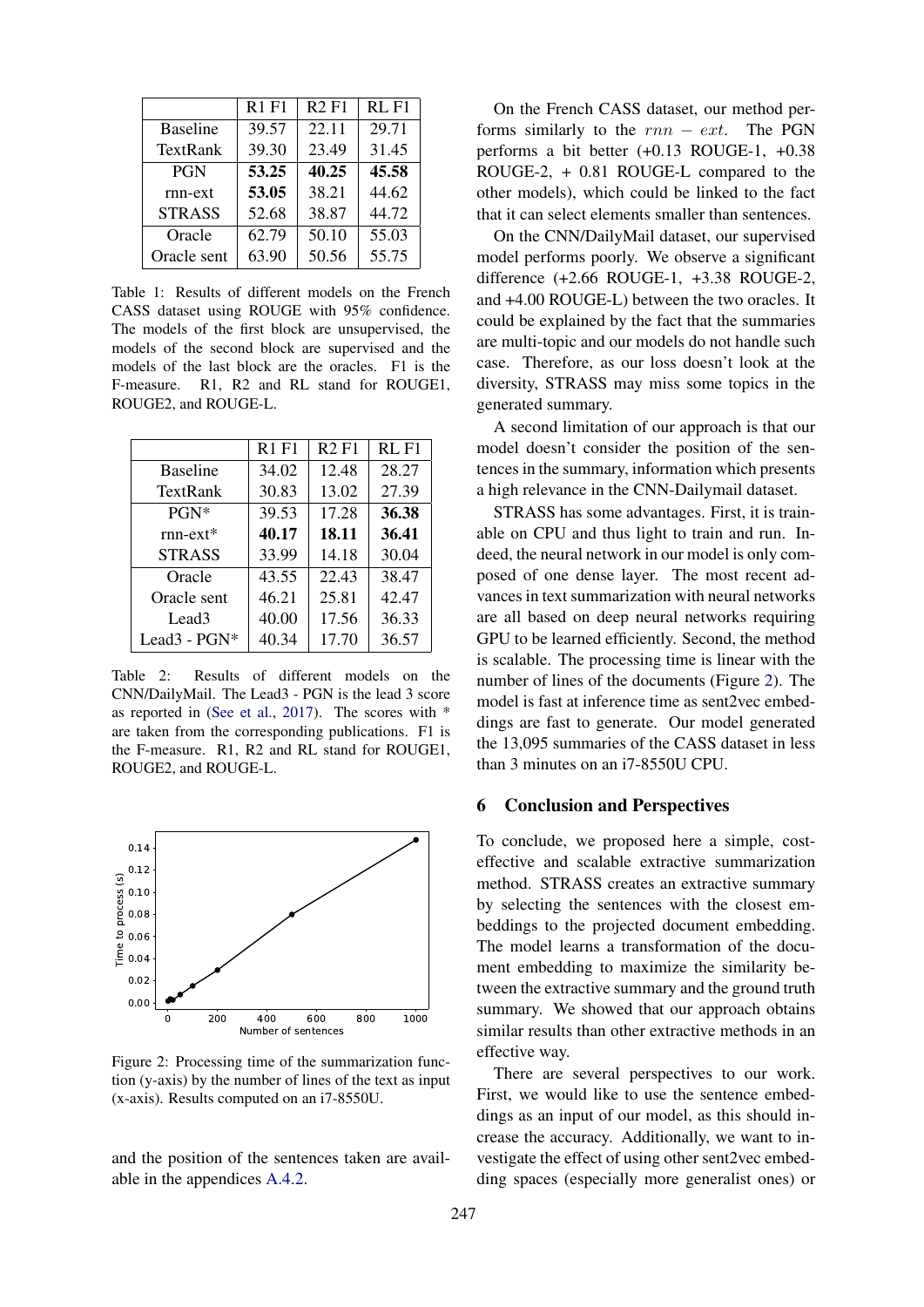other embedding functions like doc2vec [\(Le and](#page-5-9) [Mikolov,](#page-5-9) [2014\)](#page-5-9) or BERT [\(Devlin et al.,](#page-5-10) [2019\)](#page-5-10).

For now, we have only worked on sentences but this model can use any embeddings, so we could try to build summaries with smaller textual elements than sentences such as key-phrases, noun phrases... Likewise, to apply our model on multitopic texts, we could try to create clusters of sentences, where each cluster is a topic, and then extract one sentence by cluster.

Moreover, currently, the loss of the system is only composed of the proximity and the compression ratio. Other meaningful metrics for document summarization such as diversity and representativity could be added into the loss. Especially, submodular functions could (1) allow to obtain near-optimal results and (2) allow to include elements like diversity [\(Lin and Bilmes,](#page-5-11) [2011\)](#page-5-11). Another information we could add is the position of the sentences in the documents like [Narayan et al.](#page-6-11) [\(2018a\)](#page-6-11).

Finally, the approach could be extended to query-based summarization [\(V.V.MuraliKrishna](#page-6-12) [et al.,](#page-6-12) [2013\)](#page-6-12). One could use the embedding function on the query and take the sentences that are the closest to the embedding of the query.

# Acknowledgement

We thank Cécile Capponi, Carlos Ramisch, Guillaume Stempfel, Jakey Blue and our anonymous reviewer for their helpful comments.

## References

- <span id="page-5-8"></span>Federico Barrios, Federico López, Luis Argerich, and Rosa Wachenchauzer. 2016. [Variations of the simi](http://arxiv.org/abs/1602.03606)[larity function of textrank for automated summariza](http://arxiv.org/abs/1602.03606)[tion.](http://arxiv.org/abs/1602.03606) *CoRR*, abs/1602.03606.
- <span id="page-5-3"></span>Kamil Bennani-Smires, Claudiu Musat, Andreea Hossmann, Michael Baeriswyl, and Martin Jaggi. 2018. [Simple unsupervised keyphrase extraction using](http://aclweb.org/anthology/K18-1022) [sentence embeddings.](http://aclweb.org/anthology/K18-1022) In *Proceedings of the 22nd Conference on Computational Natural Language Learning*, pages 221–229. Association for Computational Linguistics.
- <span id="page-5-1"></span>Ziqiang Cao, Wenjie Li, Sujian Li, and Furu Wei. 2018. [Retrieve, rerank and rewrite: Soft template based](http://aclweb.org/anthology/P18-1015) [neural summarization.](http://aclweb.org/anthology/P18-1015) In *Proceedings of the 56th Annual Meeting of the Association for Computational Linguistics (Volume 1: Long Papers)*, pages 152–161. Association for Computational Linguistics.
- <span id="page-5-0"></span>Yen-Chun Chen and Mohit Bansal. 2018. [Fast abstrac](http://aclweb.org/anthology/P18-1063)[tive summarization with reinforce-selected sentence](http://aclweb.org/anthology/P18-1063) [rewriting.](http://aclweb.org/anthology/P18-1063) In *Proceedings of the 56th Annual Meeting of the Association for Computational Linguistics (Volume 1: Long Papers)*, pages 675–686. Association for Computational Linguistics.
- <span id="page-5-6"></span>Michael Denkowski and Alon Lavie. 2014. [Meteor](https://doi.org/10.3115/v1/W14-3348) [universal: Language specific translation evaluation](https://doi.org/10.3115/v1/W14-3348) [for any target language.](https://doi.org/10.3115/v1/W14-3348) In *Proceedings of the Ninth Workshop on Statistical Machine Translation*, pages 376–380. Association for Computational Linguistics.
- <span id="page-5-10"></span>Jacob Devlin, Ming-Wei Chang, Kenton Lee, and Kristina Toutanova. 2019. [BERT: Pre-training of](https://www.aclweb.org/anthology/N19-1423) [deep bidirectional transformers for language under](https://www.aclweb.org/anthology/N19-1423)[standing.](https://www.aclweb.org/anthology/N19-1423) In *Proceedings of the 2019 Conference of the North American Chapter of the Association for Computational Linguistics: Human Language Technologies, Volume 1 (Long and Short Papers)*, pages 4171–4186, Minneapolis, Minnesota. Association for Computational Linguistics.
- <span id="page-5-4"></span>Karl Moritz Hermann, Tomáš Kočiský, Edward Grefenstette, Lasse Espeholt, Will Kay, Mustafa Suleyman, and Phil Blunsom. 2015. [Teaching ma](http://dl.acm.org/citation.cfm?id=2969239.2969428)[chines to read and comprehend.](http://dl.acm.org/citation.cfm?id=2969239.2969428) In *Proceedings of the 28th International Conference on Neural Information Processing Systems - Volume 1*, NIPS'15, pages 1693–1701, Cambridge, MA, USA. MIT Press.
- <span id="page-5-2"></span>Wan-Ting Hsu, Chieh-Kai Lin, Ming-Ying Lee, Kerui Min, Jing Tang, and Min Sun. 2018. [A unified](http://aclweb.org/anthology/P18-1013) [model for extractive and abstractive summarization](http://aclweb.org/anthology/P18-1013) [using inconsistency loss.](http://aclweb.org/anthology/P18-1013) In *Proceedings of the 56th Annual Meeting of the Association for Computational Linguistics (Volume 1: Long Papers)*, pages 132–141. Association for Computational Linguistics.
- <span id="page-5-9"></span>Quoc Le and Tomas Mikolov. 2014. [Distributed repre](http://proceedings.mlr.press/v32/le14.html)[sentations of sentences and documents.](http://proceedings.mlr.press/v32/le14.html) In *Proceedings of the 31st International Conference on Machine Learning*, volume 32 of *Proceedings of Machine Learning Research*, pages 1188–1196, Bejing, China. PMLR.
- <span id="page-5-5"></span>Chin-Yew Lin. 2004. [Rouge: A package for automatic](https://www.aclweb.org/anthology/W04-1013) [evaluation of summaries.](https://www.aclweb.org/anthology/W04-1013) In *Text Summarization Branches Out: Proceedings of the ACL-04 Workshop*, pages 74–81, Barcelona, Spain. Association for Computational Linguistics.
- <span id="page-5-11"></span>Hui Lin and Jeff Bilmes. 2011. [A class of submodular](http://dl.acm.org/citation.cfm?id=2002472.2002537) [functions for document summarization.](http://dl.acm.org/citation.cfm?id=2002472.2002537) In *Proceedings of the 49th Annual Meeting of the Association for Computational Linguistics: Human Language Technologies - Volume 1*, HLT '11, pages 510–520, Stroudsburg, PA, USA. Association for Computational Linguistics.
- <span id="page-5-7"></span>Rada Mihalcea and Paul Tarau. 2004. [TextRank:](https://www.aclweb.org/anthology/W04-3252) [Bringing order into text.](https://www.aclweb.org/anthology/W04-3252) In *Proceedings of EMNLP*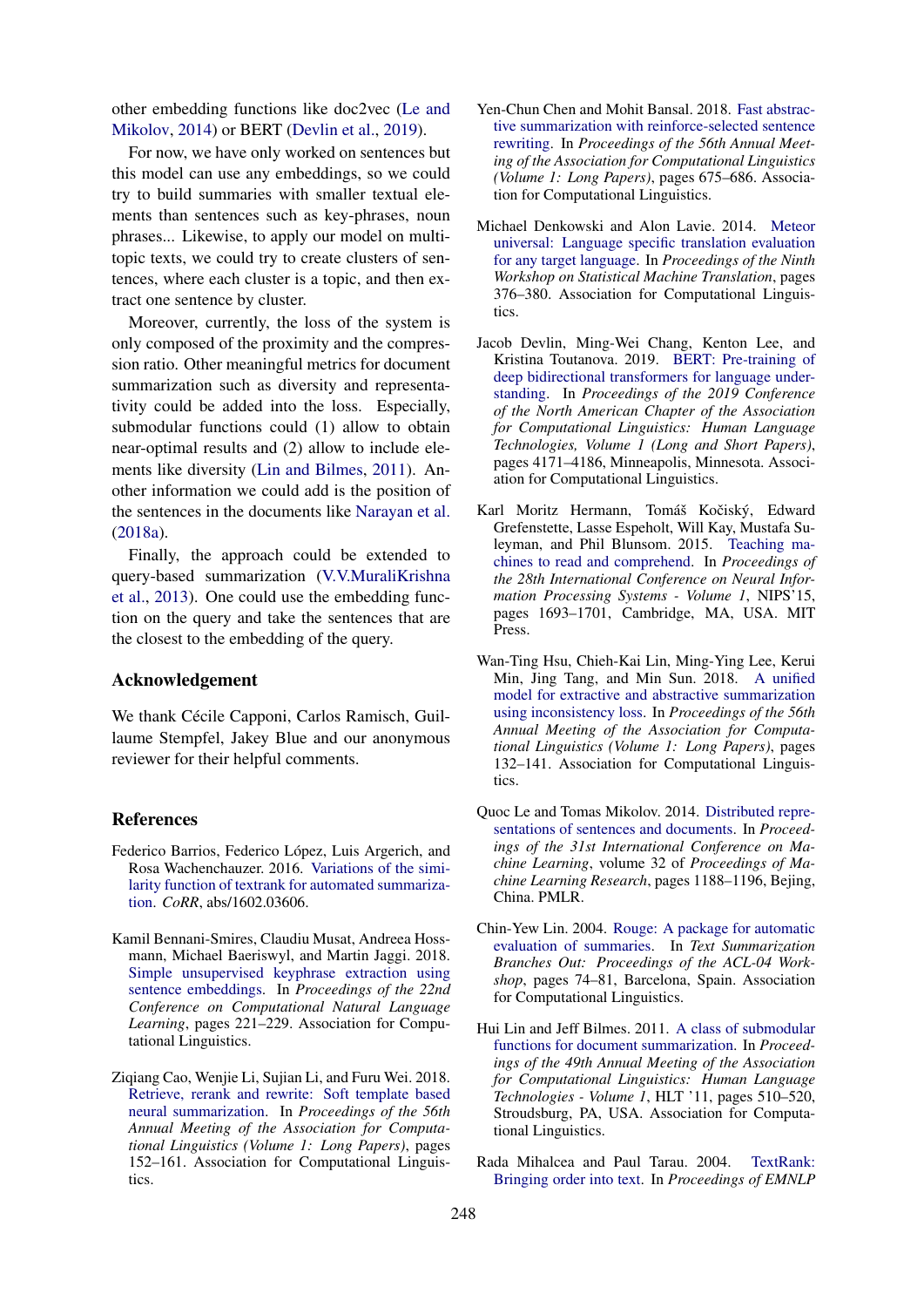*2004*, pages 404–411, Barcelona, Spain. Association for Computational Linguistics.

- <span id="page-6-5"></span>Tomas Mikolov, Kai Chen, Greg Corrado, and Jeffrey Dean. 2013a. [Efficient estimation of word represen](http://arxiv.org/abs/1301.3781)[tations in vector space.](http://arxiv.org/abs/1301.3781) *CoRR*, abs/1301.3781.
- <span id="page-6-6"></span>Tomas Mikolov, Wen-tau Yih, and Geoffrey Zweig. 2013b. [Linguistic regularities in continuous space](https://www.aclweb.org/anthology/N13-1090) [word representations.](https://www.aclweb.org/anthology/N13-1090) In *Proceedings of the 2013 Conference of the North American Chapter of the Association for Computational Linguistics: Human Language Technologies*, pages 746–751, Atlanta, Georgia. Association for Computational Linguistics.
- <span id="page-6-8"></span>Tatsunori Mori and Takuro Sasaki. 2002. Information gain ratio meets maximal marginal relevance a method of summarization for multiple documents. In *NTCIR*.
- <span id="page-6-3"></span>Ramesh Nallapati, Feifei Zhai, and Bowen Zhou. 2016a. [Summarunner: A recurrent neural network](http://arxiv.org/abs/1611.04230) [based sequence model for extractive summarization](http://arxiv.org/abs/1611.04230) [of documents.](http://arxiv.org/abs/1611.04230) *CoRR*, abs/1611.04230.
- <span id="page-6-9"></span>Ramesh Nallapati, Bowen Zhou, Cicero dos Santos, Caglar Gulcehre, and Bing Xiang. 2016b. [Abstractive text summarization using sequence-to](https://doi.org/10.18653/v1/K16-1028)[sequence rnns and beyond.](https://doi.org/10.18653/v1/K16-1028) In *Proceedings of The 20th SIGNLL Conference on Computational Natural Language Learning*, pages 280–290, Berlin, Germany. Association for Computational Linguistics.
- <span id="page-6-11"></span>Shashi Narayan, Shay B. Cohen, and Mirella Lapata. 2018a. [Don't give me the details, just the summary!](https://www.aclweb.org/anthology/D18-1206) [topic-aware convolutional neural networks for ex](https://www.aclweb.org/anthology/D18-1206)[treme summarization.](https://www.aclweb.org/anthology/D18-1206) In *Proceedings of the 2018 Conference on Empirical Methods in Natural Language Processing*, pages 1797–1807, Brussels, Belgium. Association for Computational Linguistics.
- <span id="page-6-4"></span>Shashi Narayan, Shay B. Cohen, and Mirella Lapata. 2018b. [Ranking sentences for extractive summa](https://doi.org/10.18653/v1/N18-1158)[rization with reinforcement learning.](https://doi.org/10.18653/v1/N18-1158) In *Proceedings of the 2018 Conference of the North American Chapter of the Association for Computational Linguistics: Human Language Technologies, Volume 1 (Long Papers)*, pages 1747–1759. Association for Computational Linguistics.
- <span id="page-6-7"></span>Matteo Pagliardini, Prakhar Gupta, and Martin Jaggi. 2017. [Unsupervised learning of sentence embed](http://arxiv.org/abs/1703.02507)[dings using compositional n-gram features.](http://arxiv.org/abs/1703.02507) *CoRR*, abs/1703.02507.
- <span id="page-6-2"></span>Romain Paulus, Caiming Xiong, and Richard Socher. 2017. [A deep reinforced model for abstractive sum](http://arxiv.org/abs/1705.04304)[marization.](http://arxiv.org/abs/1705.04304) *CoRR*, abs/1705.04304.
- <span id="page-6-0"></span>Alexander M. Rush, Sumit Chopra, and Jason Weston. 2015. [A neural attention model for abstractive sen](https://doi.org/10.18653/v1/D15-1044)[tence summarization.](https://doi.org/10.18653/v1/D15-1044) In *Proceedings of the 2015 Conference on Empirical Methods in Natural Language Processing*, pages 379–389. Association for Computational Linguistics.
- <span id="page-6-1"></span>Abigail See, Peter J. Liu, and Christopher D. Manning. 2017. [Get to the point: Summarization with pointer](https://doi.org/10.18653/v1/P17-1099)[generator networks.](https://doi.org/10.18653/v1/P17-1099) In *Proceedings of the 55th Annual Meeting of the Association for Computational Linguistics (Volume 1: Long Papers)*, pages 1073– 1083. Association for Computational Linguistics.
- <span id="page-6-12"></span>R V.V.MuraliKrishna, S Y. Pavan Kumar, and Ch Reddy. 2013. [A hybrid method for query](https://doi.org/10.5120/11587-6925) [based automatic summarization system.](https://doi.org/10.5120/11587-6925) *International Journal of Computer Applications*, 68:39–43.

# A Appendices

## A.1 Datasets

The composition of the datasets and the splits are available in table [3.](#page-7-0)

#### A.2 Preprocessing

On the French CASS dataset, we have deleted all the accents of the texts and we have lower-cased all the texts as some of them where entirely uppercased without any accent. To create the summaries, all the ANA parts of the XML files provided in the original dataset where taken and concatenate to form a single summary for each document. These summaries explain different key points of the judgment. On the CNN/DailyMail, the preprocessing of [See et al.](#page-6-1) [\(2017\)](#page-6-1) was used. As an extra cleaning step, we deleted the documents that had an empty story.

## <span id="page-6-10"></span>A.3 Hyperparameters

To obtain the embeddings functions for both datasets we trained a sent2vec model of dimension 700 with unigrams on the train splits.

For the CASS dataset, the baseline model has a threshold at 0.8, the oracle at 0.8 and STRASS has a threshold at 0.8 and a  $\lambda$  at 0.3. TextRank was used with a ratio of 0.2. The PGN For the CNN/DailyMail dataset, the baseline model has a threshold at 1.0, the oracle at 0.9 and STRASS has a threshold at 0.8 and a  $\lambda$  at 0.4. TextRank was used with a ratio of 0.15.

#### A.4 Results

## A.4.1 ROUGE Score

More detailed results are available in tables [4](#page-7-1) and [5.](#page-7-2) High recall with low precision is generally synonym of long summary.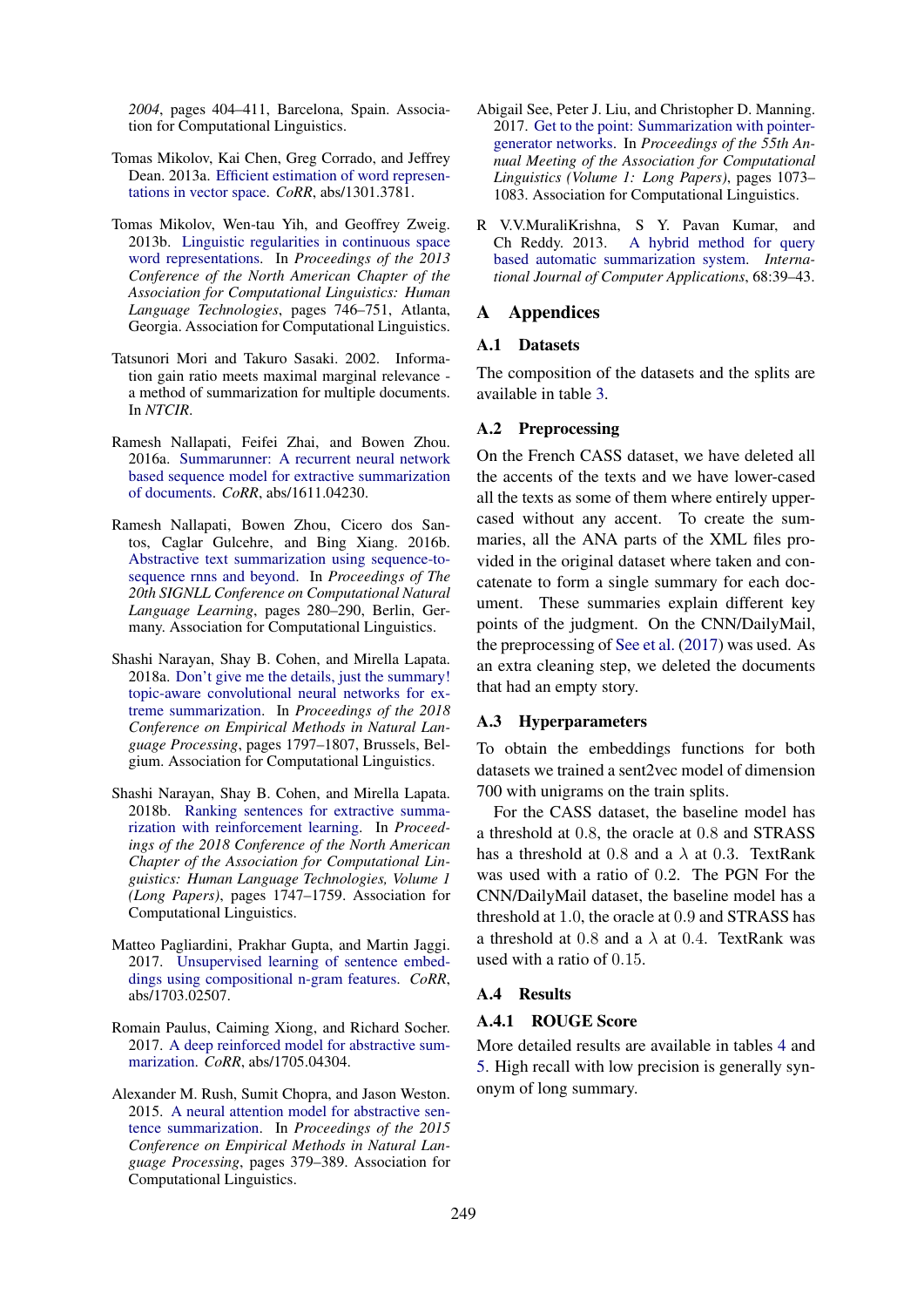| Dataset                                                           | $S_d$ |  | train                                                                          | val | test |
|-------------------------------------------------------------------|-------|--|--------------------------------------------------------------------------------|-----|------|
| <b>CASS</b>                                                       |       |  | $\boxed{19.4 \mid 1.6 \mid 894 \mid 114 \mid 103,434 \mid 12,916 \mid 13,095}$ |     |      |
| CNN/DailyMail   28.9   3.8   786   53   287,112   13,367   11,489 |       |  |                                                                                |     |      |

<span id="page-7-0"></span>Table 3: Size information for the datasets,  $s_d$  and  $s_s$  are respectively the average number of sentences in the document and in the summary,  $t_d$  and  $t_t$  are respectively the number of tokens in the document and in the summary. train, val and test are respectively the number of documents in the train, validation and test sets.

<span id="page-7-1"></span>

| R1P   | R1R   | <b>R1F1</b> | R2P   | R2R   | R2F1  | RI.P  | RL R  | $RI$ . $F1$ |
|-------|-------|-------------|-------|-------|-------|-------|-------|-------------|
| 32.27 | 65.81 | 39.55       | 17.98 | 36.88 | 22.09 | 24.13 | 50.11 | 29.69       |
| 32.62 | 68.58 | 39.30       | 19.47 | 41.95 | 23.49 | 25.98 | 56.16 | 31.45       |
| 69.70 | 49.01 | 53.25       | 53.46 | 36.67 | 40.25 | 60.31 | 41.65 | 45.58       |
| 49.54 | 69.62 | 53.12       | 35.94 | 50.00 | 38.30 | 42.03 | 58.43 | 44.77       |
| 56.23 | 62.55 | 52.68       | 41.97 | 45.71 | 38.87 | 48.05 | 52.93 | 44.72       |
| 66.40 | 68.41 | 62.79       | 53.80 | 53.40 | 50.10 | 58.73 | 59.20 | 55.03       |
| 69.50 | 64.82 | 63.90       | 55.36 | 50.91 | 50.56 | 60.77 | 56.34 | 55.75       |
|       |       |             |       |       |       |       |       |             |

Table 4: Full results of different models on the French CASS dataset using ROUGE with 95% confidence. The models in the first part are unsupervised models, then supervised models and the last part is the oracle. P is precision, R is recall and F1 is the F-measure. R1, R2 and RL stand for ROUGE1, ROUGE2, and ROUGE-L.

<span id="page-7-2"></span>

|                   | R1P   | R <sub>1</sub> R | <b>R1F1</b> | R2P   | R2R   | R2F1  | RL P  | RL R  | RLF1  |
|-------------------|-------|------------------|-------------|-------|-------|-------|-------|-------|-------|
| <b>Baseline</b>   | 32.67 | 40.09            | 34.02       | 12.07 | 14.65 | 12.48 | 27.29 | 33.14 | 28.27 |
| TextRank          | 23.44 | 59.29            | 30.83       | 9.95  | 25.02 | 13.02 | 20.77 | 53.02 | 27.39 |
| $PGN^*$           |       |                  | 39.53       |       |       | 17.28 |       |       | 36.38 |
| $rnn-ext*$        |       |                  | 40.17       |       |       | 18.11 |       |       | 36.41 |
| <b>STRASS</b>     | 28.56 | 53.53            | 33.99       | 11.89 | 22.62 | 14.18 | 25.21 | 47.46 | 30.04 |
| Oracle            | 44.92 | 50.93            | 43.55       | 24.14 | 25.47 | 22.43 | 39.98 | 44.75 | 38.47 |
| Oracle sent       | 35.17 | 74.30            | 46.21       | 19.84 | 40.83 | 25.81 | 32.37 | 68.12 | 42.47 |
| Lead <sub>3</sub> | 33.89 | 53.35            | 40.00       | 14.84 | 23.59 | 17.56 | 30.80 | 48.43 | 36.33 |
| Lead - PGN*       |       |                  | 40.34       |       |       | 17.70 |       |       | 36.57 |

Table 5: Full results of different models on the CNN/DailyMail. The Lead3 - PGN is the lead 3 score as reported in [\(See et al.,](#page-6-1) [2017\)](#page-6-1). The scores with \* are taken from the corresponding publications. P is precision, R is recall and F1 is the F-measure. R1, R2 and RL stand for ROUGE1, ROUGE2, and ROUGE-L.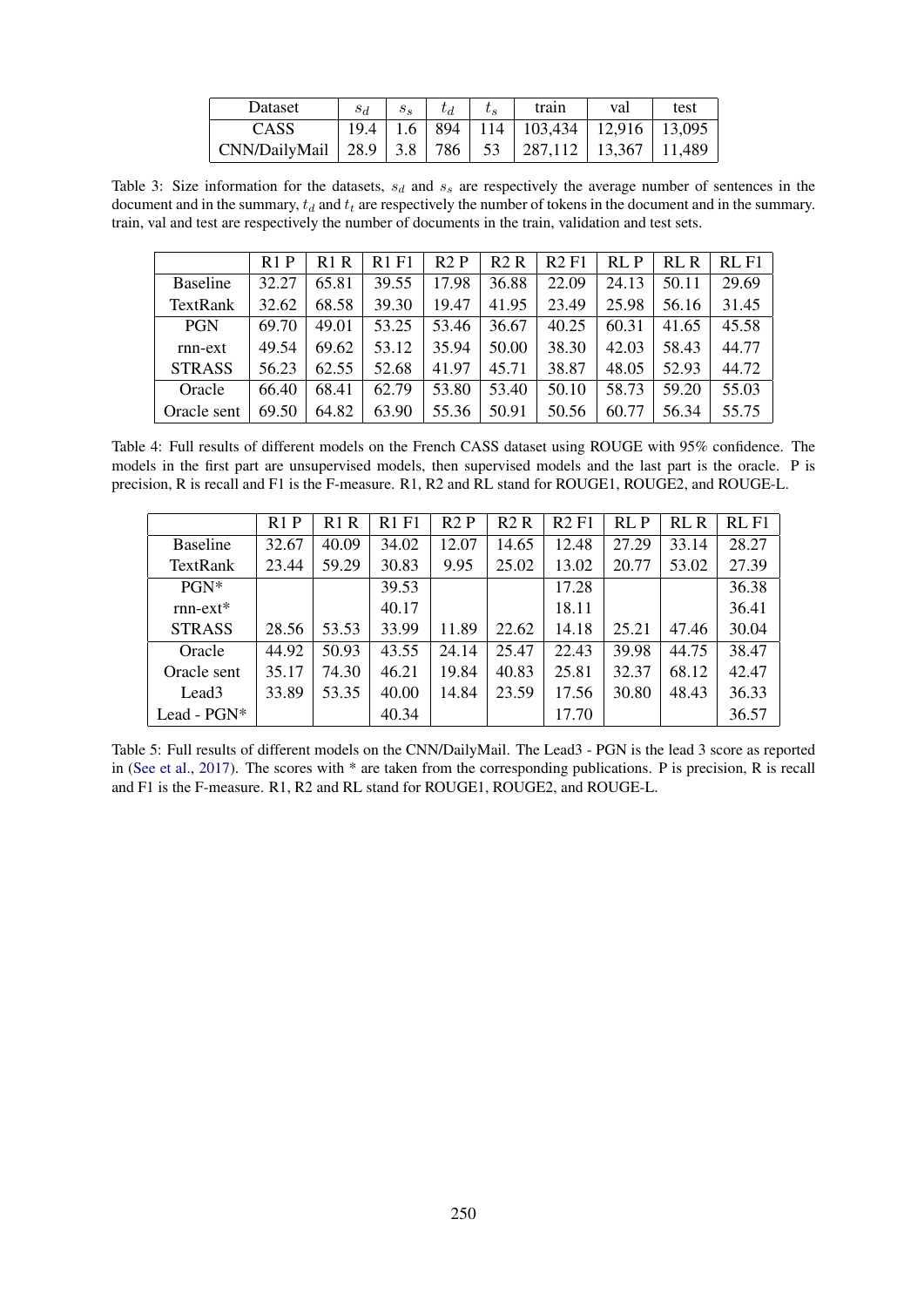<span id="page-8-0"></span>

| Model         | S   | $\overline{u}$ | w/s  |
|---------------|-----|----------------|------|
| Reference     | 1.6 | 117            | 73.1 |
| <b>STRASS</b> | 2.0 | 151            | 75.5 |
| Oracle        | 1.7 | 138            | 81.2 |
| Oracle sent   | 1.5 | 112            | 74.7 |

(a) Size information for the generated summary on the test split of the CASS dataset,  $s, w, w/s$  are respectively the average number of sentences, the average number of words and the average number of words per sentences.





(b) Percentage of times that a sentence is taken in a generated summary in function of their position in the document on the CASS dataset.



(c) Density of the number of sentences in the generated summaries for several models and the reference on the CASS dataset.

(d) Density of the number of words in the generated summaries for several models and the reference on the CASS dataset.

Figure 3: Information about the length of the generated summaries for the CASS dataset.

## <span id="page-8-1"></span>A.4.2 Words and sentences

On the French CASS dataset the summaries generated by the models are generally close in terms of length (number of words, number of sentences and number of words per sentences (figure [3a,](#page-8-0) [3c,](#page-8-0) [3d\)](#page-8-0)). All the tested extractive methods tend to select sentences at the beginning of the documents. The first sentence make an exception to that rule (figure [3b\)](#page-8-0). We observe that this sentence can have the list of the lawyers and judges that were present at the case. STRASS tends to generate longer summaries with more sentences. The discrepancy in the average number of sentences between the reference and Oraclesent is due to sentences that are extracted multiple times.

On the CNN/DailyMail dataset, STRASS tends to extract less sentences but longer ones comparing to the Oraclesent (figure [4a,](#page-9-0) [4c,](#page-9-0) [4d\)](#page-9-0). On the figure [4b](#page-9-0) we can see that the three models tend to extract different sentences. Oraclesent which is the best performing model tends to extract the 4 first sentences, Oracle extracts more often the fourth sentences than the first three and still have better results than the Lead3, which means that the fourth sentences could have some interest. With STRASS the first three sentences have a different tendency than the rest of the text, showing that the first three sentences may have a different structure than the rest. Then, the farther a sentence is in the text, the lower the probability to take it.